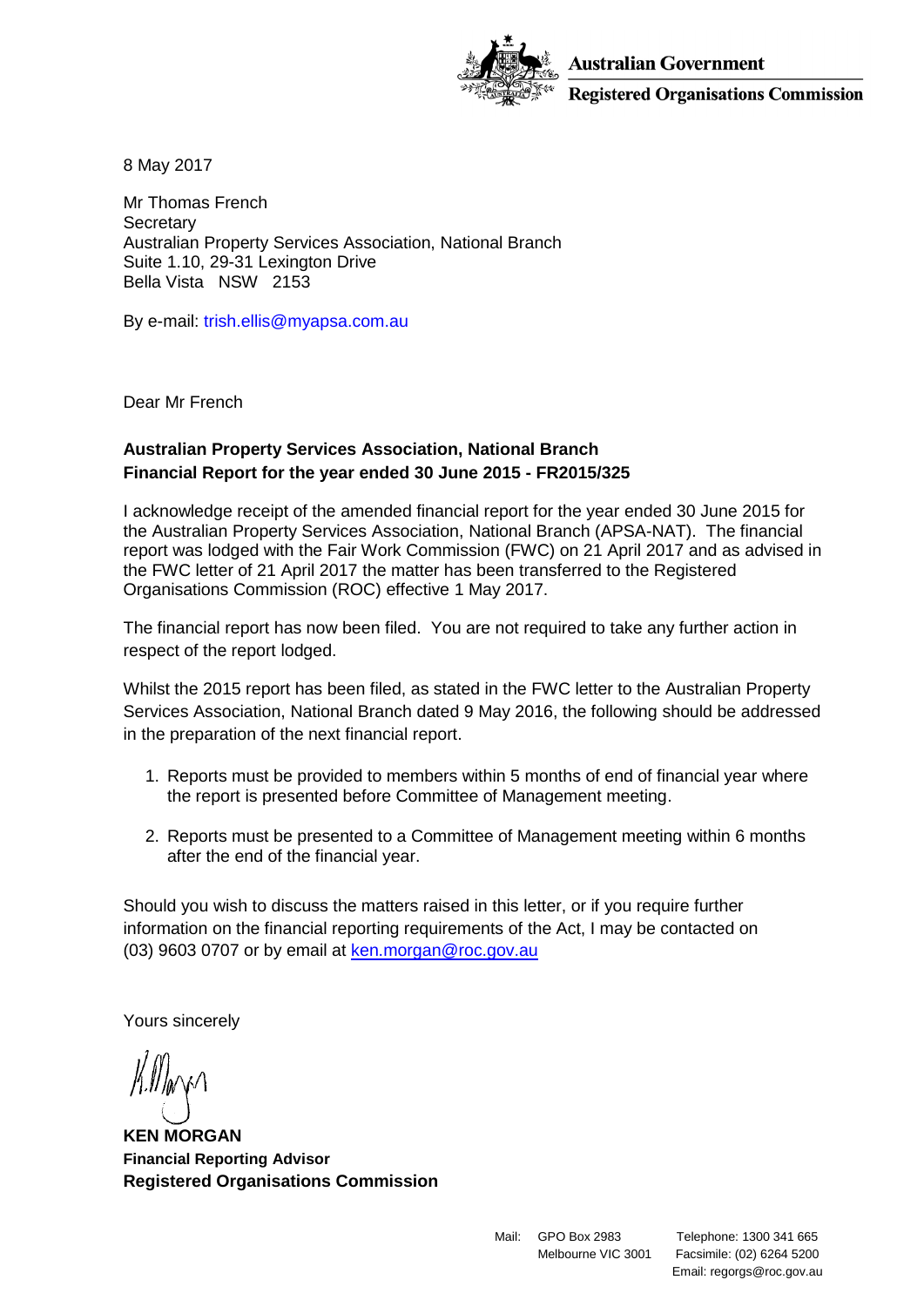# FINANCIAL REPORT FOR THE PERIOD 1 JULY 2014 TO 30 JUNE 2015

Liability limited by a scheme approved under Professional Standards Legislation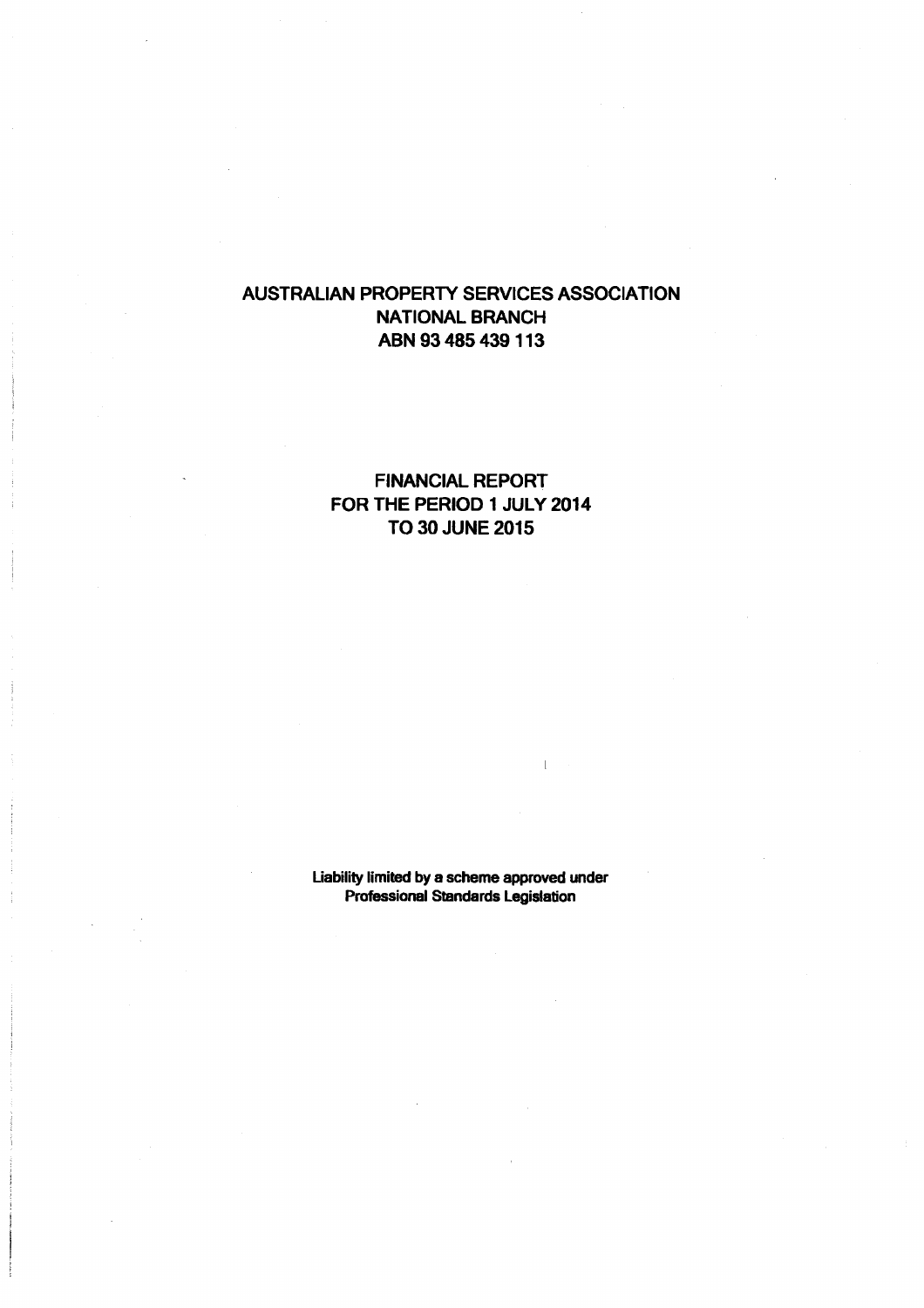### **CONTENTS**

Auditors' Report Designated Officer's Certificate Operating Report Committee of Management Statement Income Statement Profit and Loss Statement Statement of Financial Position Statement of Changes in Equity Cash Flow Statement

Notes to the Financial Statements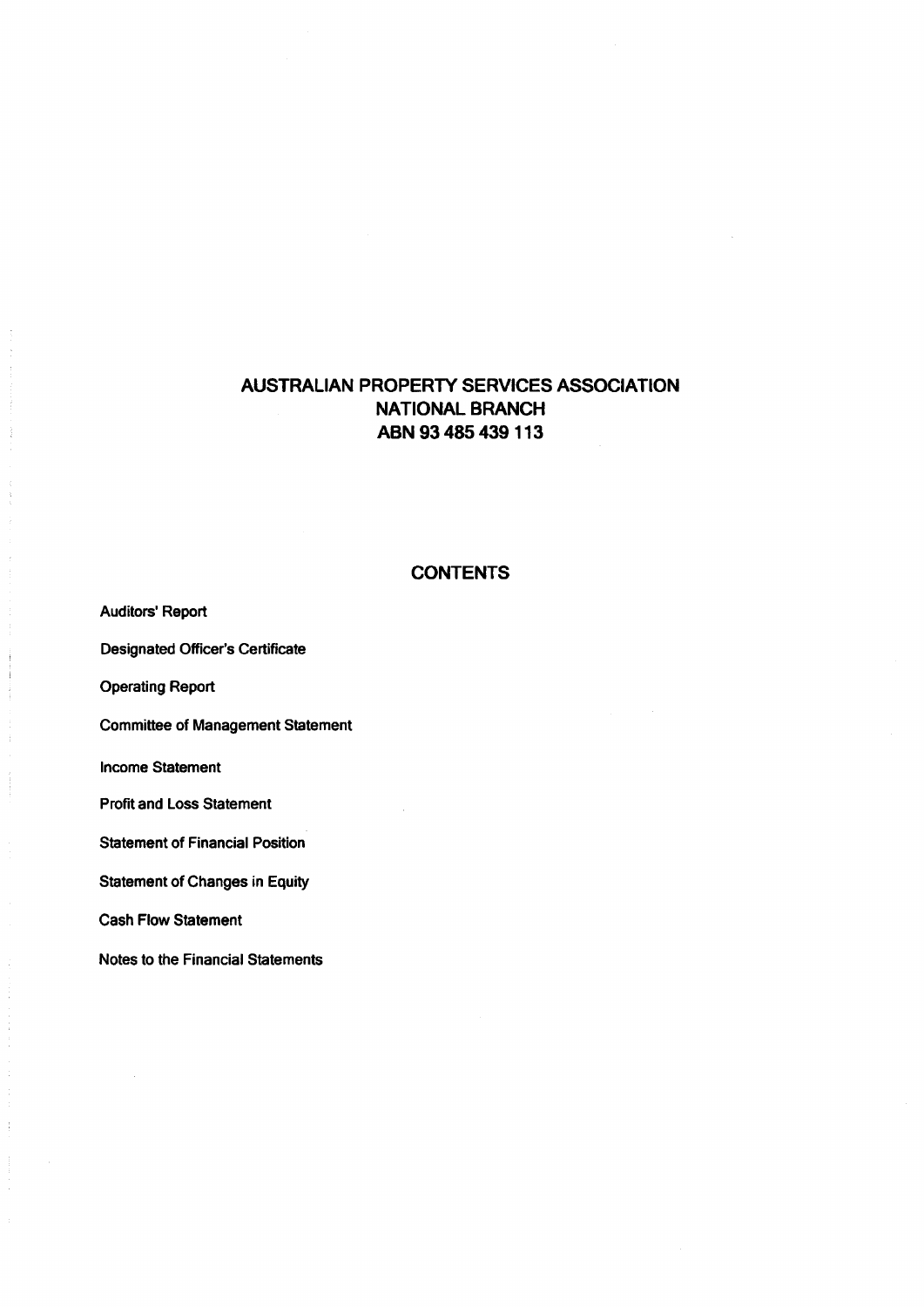

# STRICTLY PRIVATE AND CONFIDENTIAL

# INDEPENDENT AUDITOR'S REPORT TO THE MEMBERS OF AUSTRALIAN PROPERTY SERVICES ASSOCIATION NATIONAL BRANCH

# ABN 93 485 439 113

Scope

#### The General Purpose Financial Report and Committee's Responsibility

The financial report comprises the statement of financial position, income statement, detailed profit and loss statement, statement of changes in equity, cash flow statement, accompanying notes to the financial statements, and the statement by members of the committee for Australian Property Services Association National Branch (the association), for the year ended 30 June 2015.

The committee of the association is responsible for the preparation and true and fair presentation of the financial report and have determined that the accounting policies used and described in Note 1 to the financial statements which form part of the financial report are consistent with the financial reporting requirements of the Associations Incorporation Act QLD 1981 and the Fair Work (Registered Organisations) Act 2009 and are appropriate to meet the needs of the members. This includes responsibility for the maintenance of adequate accounting records and internal controls that are designed to prevent and detect fraud and error, and for the accounting policies and accounting estimates inherent in the financial report.

The financial report has been prepared for distribution to members for the purpose of fulfilling the committee's financial reporting requirements under the Associations Incorporation Act QLD 1981 and the Fair Work (Registered Organisations) Act 2009. We disclaim any assumption of responsibility for any reliance on this report or on the financial report to which it relates to any person other than the members, or for any purpose other than that for which it was prepared.

#### Audit Approach

We conducted an independent audit in order to express an opinion to the members of the association. Our audit was conducted in accordance with Australian Auditing Standards, in order to provide reasonable assurance as to whether the financial report is free of material misstatement. The nature of an audit is influenced by factors such as the use of professional judgment, selective testing, the inherent limitations of internal control, and the availability of persuasive rather than conclusive evidence. Therefore, an audit cannot guarantee that all material misstatements have been detected.

We performed procedures to assess whether in all material respects the financial report presents fairly, in accordance with the accounting policies as described in Note 1, so as to present a view which is consistent with our understanding of the company's financial position, and of its performance as represented by the results of its operations. These policies do not require the application of all Australian Accounting Standards and other mandatory professional reporting requirements in Australia. No opinion is expressed as to whether the accounting policies used, and described in Note 1, are appropriate for the needs of the members.

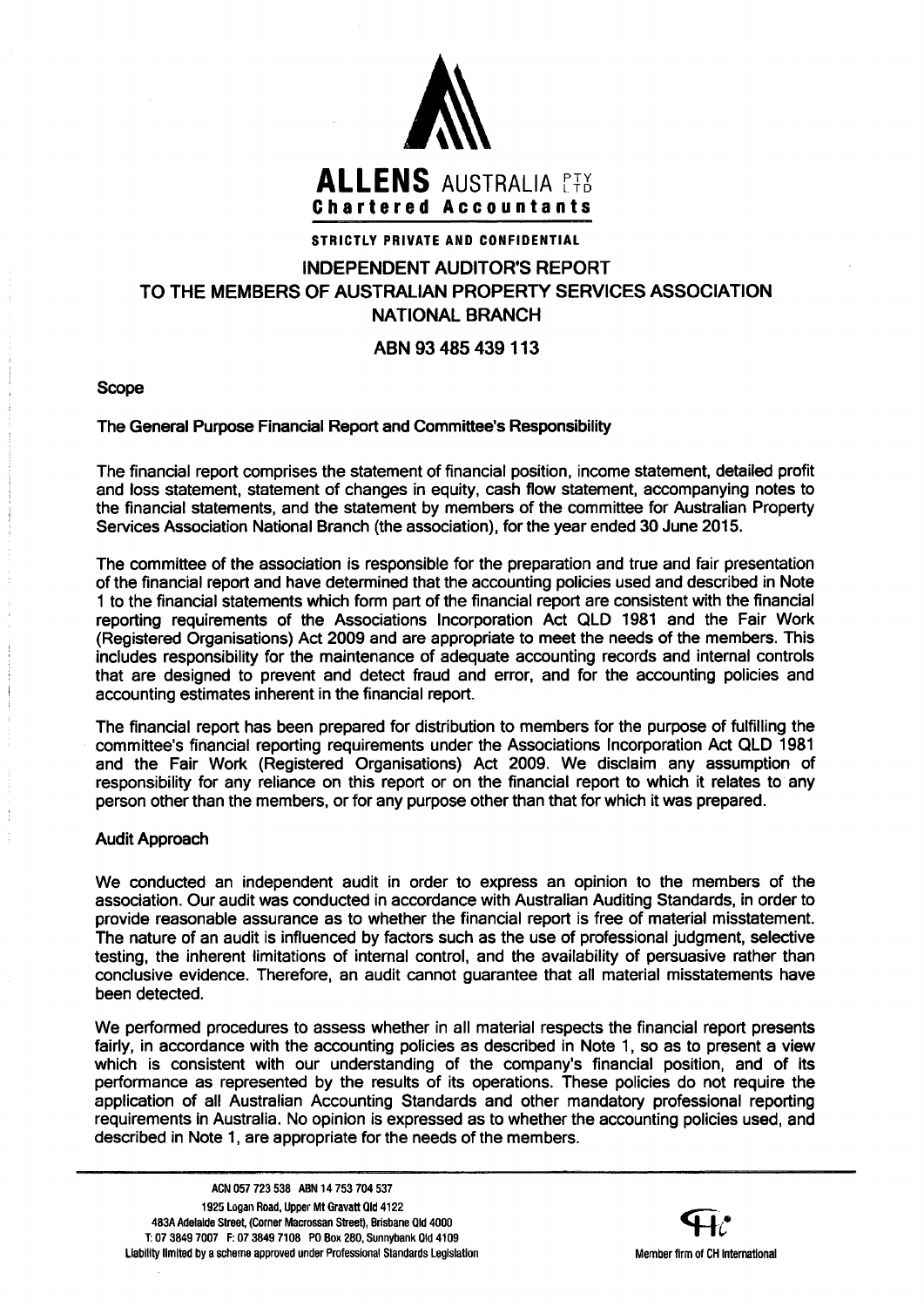

# INDEPENDENT AUDITOR'S REPORT TO THE MEMBERS OF AUSTRALIAN PROPERTY SERVICES ASSOCIATION NATIONAL BRANCH

# ABN 93 485 439 113

We formed our audit opinion on the basis of these procedures, which included:

- examining, on a test basis, information to provide evidence supporting the amounts and disclosures in the financial report, and
- assessing the appropriateness of the accounting policies and disclosures used and the reasonableness of significant accounting estimates made by the committee.

While we considered the effectiveness of management's internal controls over financial reporting when determining the nature and extent of our procedures, our audit was not designed to provide assurance on internal controls.

We believe that the audit evidence we have obtained is sufficient and appropriate to provide a basis for our audit ooinion.

#### Independence, Auditor Qualification and Audit Scope

In conducting our audit, we followed applicable independence requirements of Australian professional ethical pronouncements.

The auditor is an "approved auditor" under the Fair Work (Registered Organisations) Act 2009 and holds a current Public Practice Certificate.

The scope of the audit did not encompass recovery of wages activity.

#### Basis of Qualified Opinion

With reference to Note 2, summary of significant accounting policies, in the financial statements which discloses the premise of the Association's reliance on the financial support of Australian Property Services Association Federal Branch to continue on a going concern basis. It further discloses agreed financial support to continue until the Branch becomes self-supporting and that this is an interest free agreement with repayments on availability of cash. This situation indicates that a material uncertainty exists that may cast significant doubt on the Company's ability to continue as a going concern. The financial report does not adequately disclose this matter.

#### Qualified Opinion

In our opinion, except for the incomplete disclosure of the information referred to in the Basis for Qualified Opinion, the financial report of Australian Property Services Association National Branch presents a true and fair view in accordance with the accounting policies described in Note 1 to the financial statements, the financial position of Australian Property Services Association National Branch as at 30 June 2015 and the results of its operations and its cash flows for the year then ended.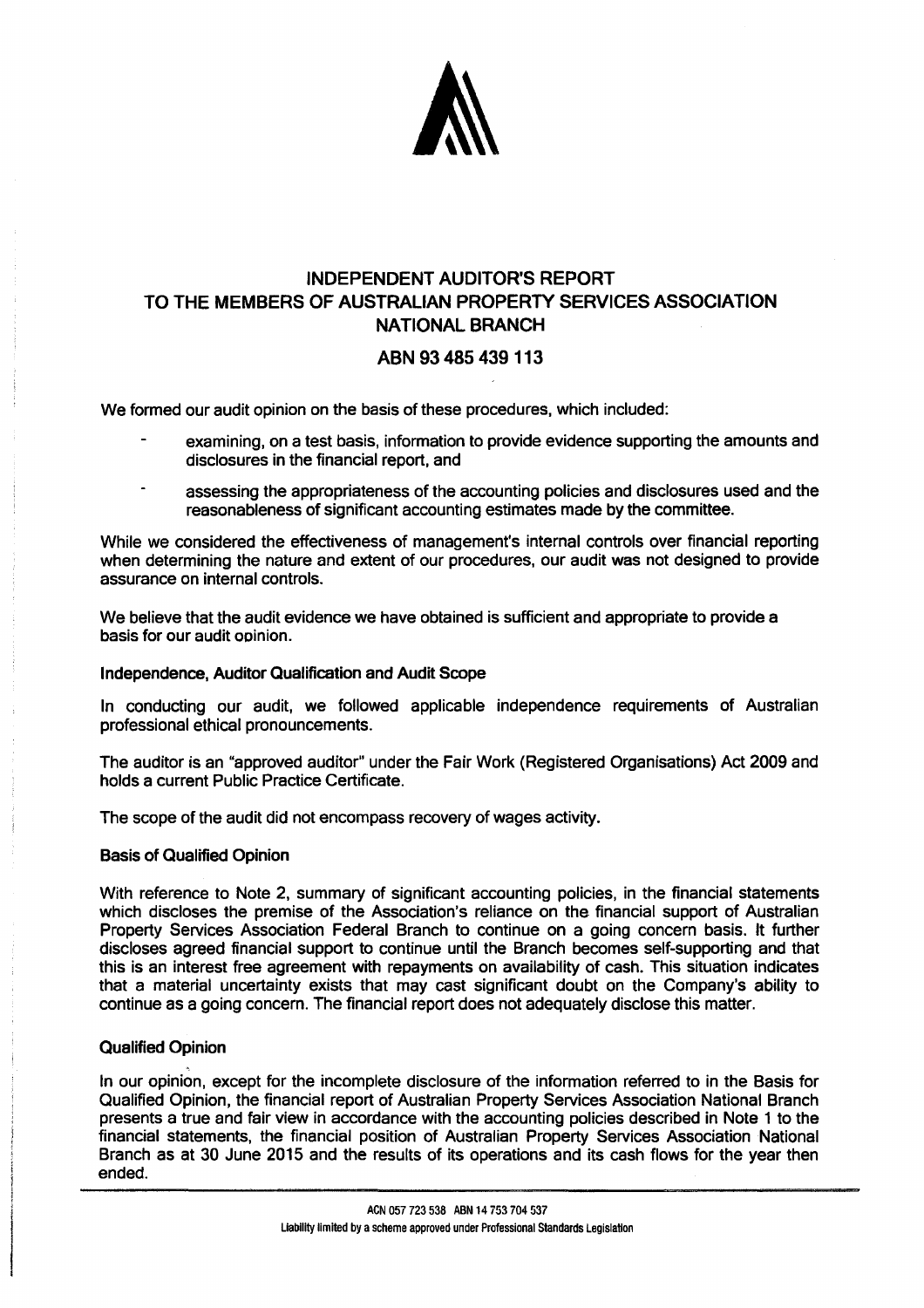

# INDEPENDENT AUDITOR'S REPORT TO THE MEMBERS OF AUSTRALIAN PROPERTY SERVICES ASSOCIATION NATIONAL BRANCH

### ABN 93 485 439 113

#### Report on Other Legal and Regulatory Requirements

We report and conclude in accordance with Section 257 (5) of the Fair Work (Registered Organisations) Act 2009, that in our opinion, the Australian Property Services Association National Branch has:

- (a) Maintained satisfactory accounting records for the financial year, including:
	- $(i)$  the sources of and nature of the organisation's income, including membership subscriptions and other income from members; and
	- (ii) the nature of and reasons for the organisation's expenditure; and
- (b) Properly drawn up the financial statements and notes for the period to give a true and fair view of the organisation's:
	- (i) financial affairs at the end of the period; and
	- (ii) income and expenditure and surplus or deficit for the period; and
- (c) Maintained and prepared the accounts for the year in accordance with the requirements of Section 257(5) and other relevant provisions of the Fair Work (Registered Organisations) Act 2009 and the applicable AASB pronouncements and Australian Accountina Standards.
- (d) Not suffered any accounting deficiency, failure or shortcoming for a matter referred to in paragraphs (a) to (c); and
- (e) Provided information and explanations as required from the organisations officers or employees.
- (f) Made proper and appropriate use of the going concern basis of accounting in the preparation of the financial statements.
- (g) Properly and fairly reported in the financial statements and notes all information required by the reporting guidelines of the General Manager, including;
	- (1) Any fees charged to, or reimbursements of expenses claimed from, members and others for recovery of wages activity, and
	- (2) Any donations or other contributions deducted from recovered money.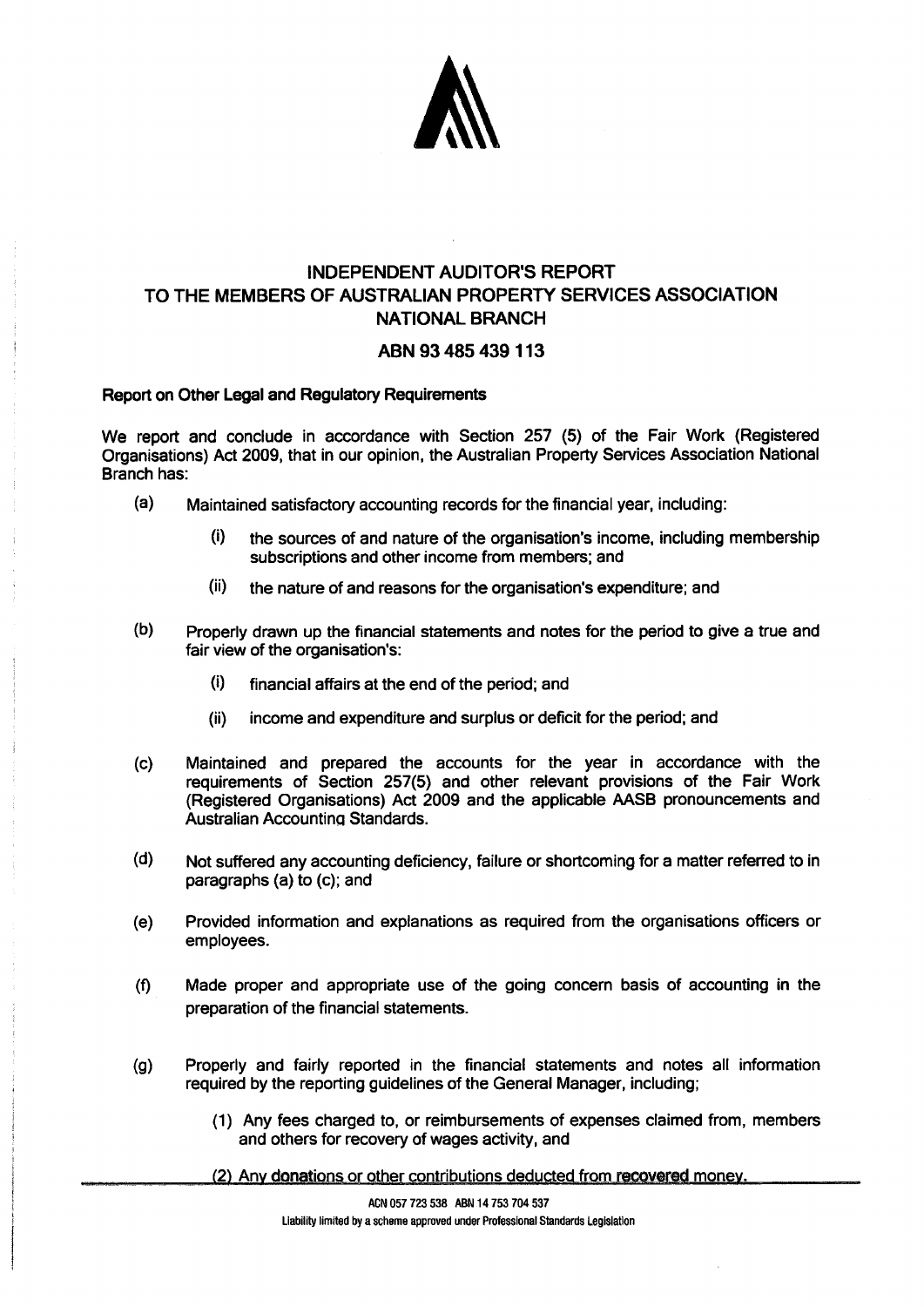

# INDEPENDENT AUDITOR'S REPORT TO THE MEMBERS OF AUSTRALIAN PROPERTY SERVICES ASSOCIATION NATIONAL BRANCH

### ABN 93 485 439113

#### Basis of Accounting and Restriction on Distribution

Without modifying our opinion, we draw attention to Note 1 to the financial statements, which describes the basis of accounting. The financial report has been prepared for Australian Property Services Association National Branch to meet the requirements of The Fair Works Commission. As a result, the financial report may not be suitable for another purpose.

Aliens Australia Pty Ltd Chartered Accountants

**Francis Stephen Allen** Member of the Institute of Chartered Acc **Registered Chartered Accountant Director** 



Dated this 19th day of April 2017.

Address: 1925 Logan Road, Upper Mt Gravatt, Qld 4122.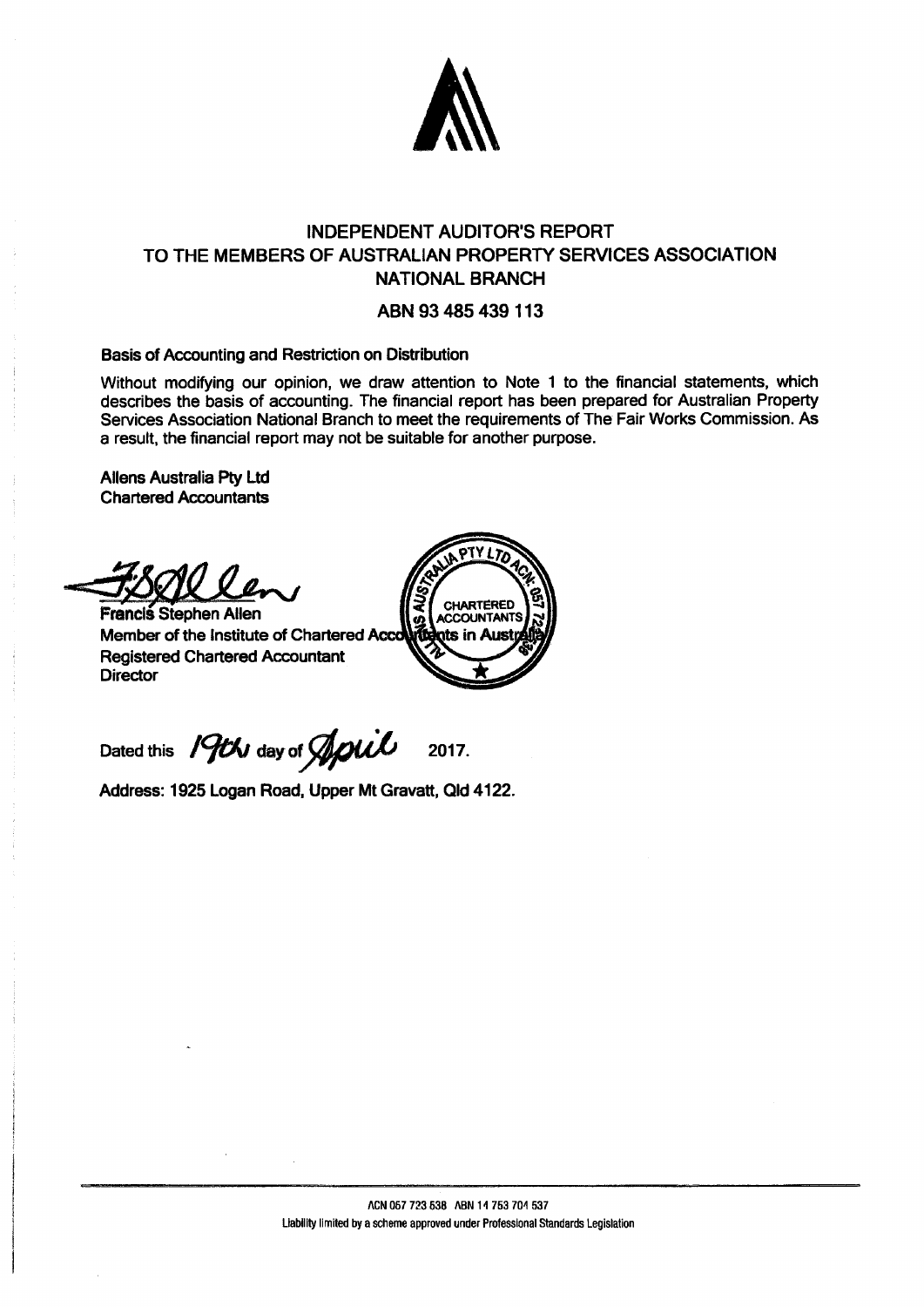#### CERTIFICATE BY PRESCRIBED DESIGNATED OFFICER FOR THE PERIOD ENDED 30 JUNE 2015

#### Section 268 Fair Work (Registered Organisations) Act 2009

I, the undersigned, being the Federal Treasurer and Federal Assistant Secretary of the Australian Property Services Association Federal, certify:

- that the documents lodged herewith are copies of the full report for the Australian Property Services Association National Branch for the period ended 30 June 2015 referred to in Section 268 of the Fair Work (Registered Organisations) Act 2009, and
- that the full report, was provided to members of the Australian Property Services Association National Branch, on XO 1 4 12077; and
- that the full report was presented to the management committee meeting of the Australian<br>Property Services Association Executive on  $\frac{1}{2}$  /  $\frac{1}{4}$  /  $\frac{120}{7}$  in accordance with *Section* Property Services Association Executive on  $\mathcal{J}_{\mathcal{O}}$  /  $\mathcal{L}_{\mathcal{I}}$ 266 of the Fair Work (Registered Organisations) Act 2009.

inDhy

Signature of prescribed designated officer:

Name of prescribed designated officer: Mr Allan Ross McKenzie Huntly

Title of prescribed designated officer: Federal Treasurer and Federal Assistant Secretary of the Australian Property Services Association Federal

Dated: 20 *1 0 4* 12017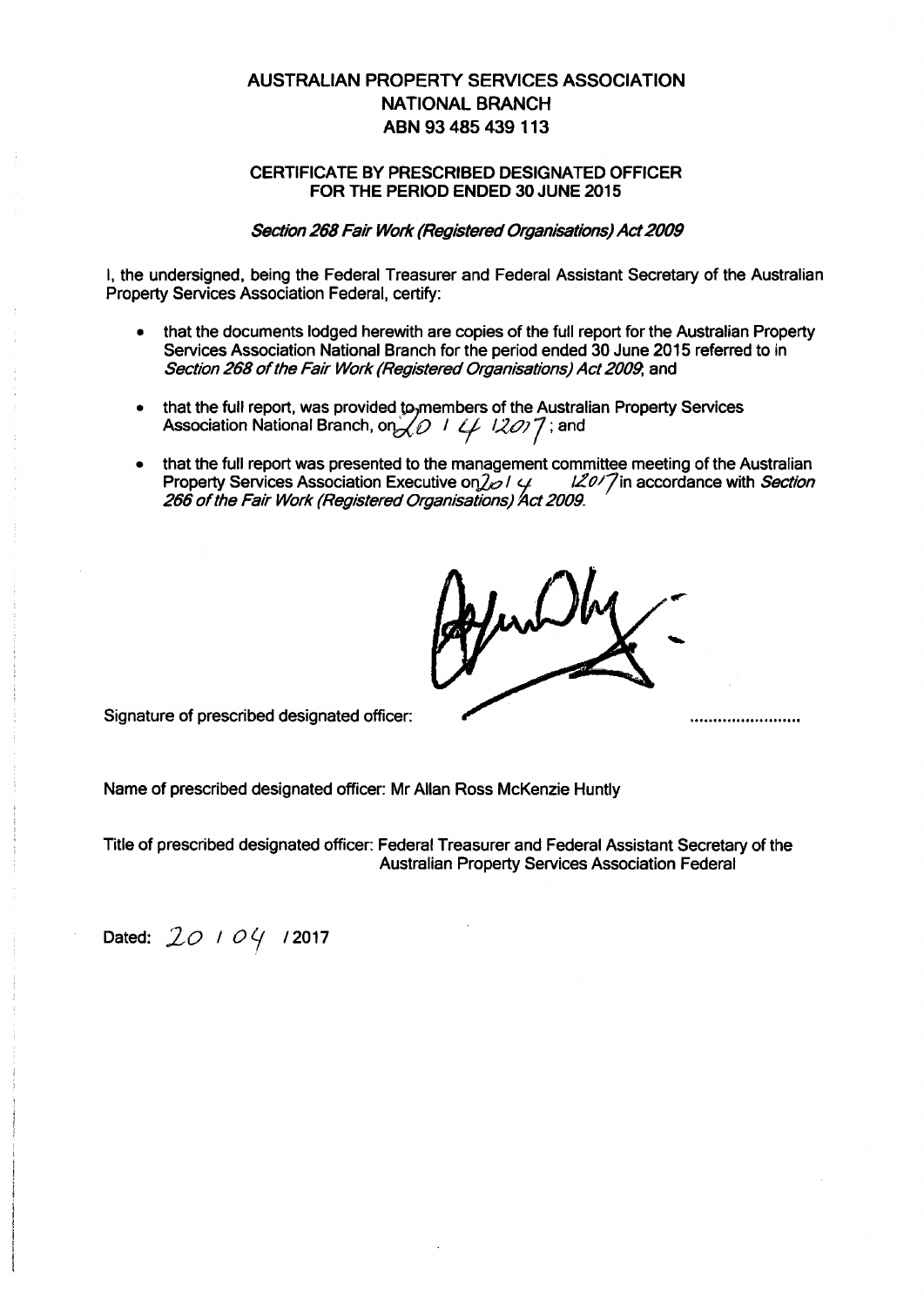#### OPERATING REPORT FOR THE PERIOD ENDED 30 JUNE 2015

#### Section 268 Fair Work (Registered Organisations) Act 2009

The committee presents its report on the reporting unit for the financial period ended 30 June 2015.

Review of principal activities, the results of those activities and any significant changes in the nature of those adivities during the year

The principal activities of the association during the financial period were the representation of members of the Association in Industrial matters under the Real Estate Industry Award 2010. There were no significant changes in the operation, staffing of the Association during the period.

The net profit / (loss) for the period amounted to \$121. [2014: Not applicable]

#### Significant changes in financial affairs

No significant change in the nature of these activities occurred during the period.

#### Right of members to resign

The right of members to resign from the Association is prescribed in rule 4.13 of the Constitution which has been approved by Fair Work Commission.

Officers & employees who are superannuation fund trustee(s) (include position details) or diredor of a company that is a superannuation fund trustee

NIL

#### Number of members

As at 30 June 2015, the number of members of the reporting unit was 1 financial member and no non-financial members.

#### Number of employees

For the year ending 30 June 2015, the number both full-time and part-time employees of the reporting unit was NIL.

#### Names of Committee of Management members and period positions held during the financial year

| <b>Position</b>       | <b>Name</b>                       | Period                   |
|-----------------------|-----------------------------------|--------------------------|
| <b>President</b>      | <b>Anthony David Quintner</b>     | 01/07/2014 to 30/06/2015 |
| <b>Vice President</b> | <b>Andrew Leslie Ross</b>         | 01/07/2014 to 30/11/2014 |
| <b>Vice President</b> | <b>Graeme Leslie Palmer</b>       | 29/01/2015 to 30/06/2015 |
| Councillor            |                                   | 01/07/2014 to 29/01/2015 |
| Secretary             | <b>Thomas Clark French</b>        | 29/01/2015 to 30/06/2015 |
| <b>Vice President</b> |                                   | 01/07/2014 to 29/01/2015 |
| Treasurer             | <b>Allan Ross McKenzie Huntly</b> | 01/07/2014 to 30/06/2015 |
| Secretary             | <b>William Barry Gannon</b>       | 01/07/2014 to 14/12/2014 |
| Councillor            | <b>Gary James Barrett</b>         | 01/07/2014 to 30/06/2015 |
| Councillor            | Cara Bergmann                     | 29/01/2015 to 30/06/2015 |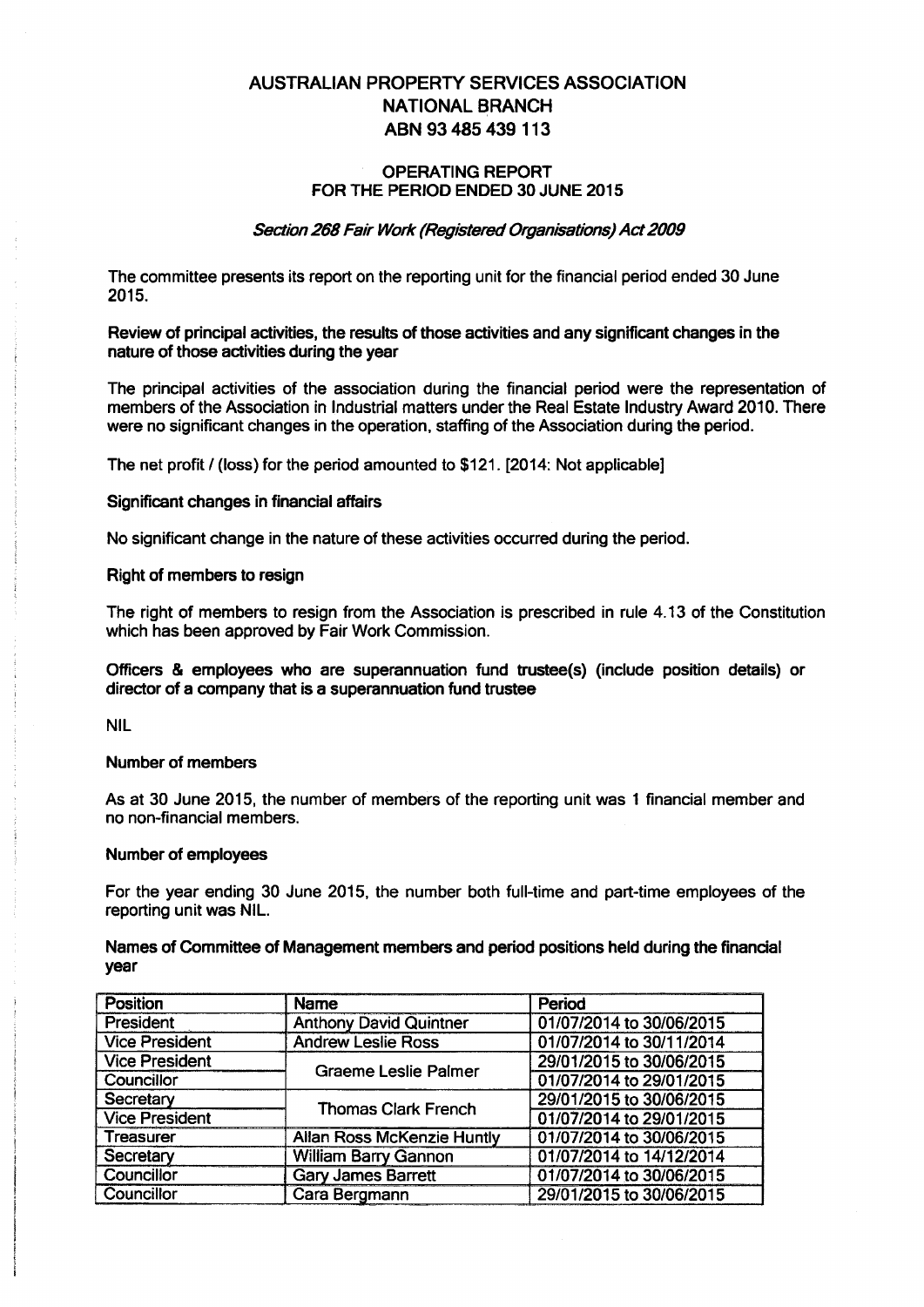#### OPERATING REPORT FOR THE PERIOD ENDED 30 JUNE 2015

Section 268 Fair Work (Registered Organisations) Act 2009

Officers & employees who are directors of a company or a member of a board - Nil

JunDby-

Allan Ross McKenzie Huntly

Acting Secretary Dated:  $2017$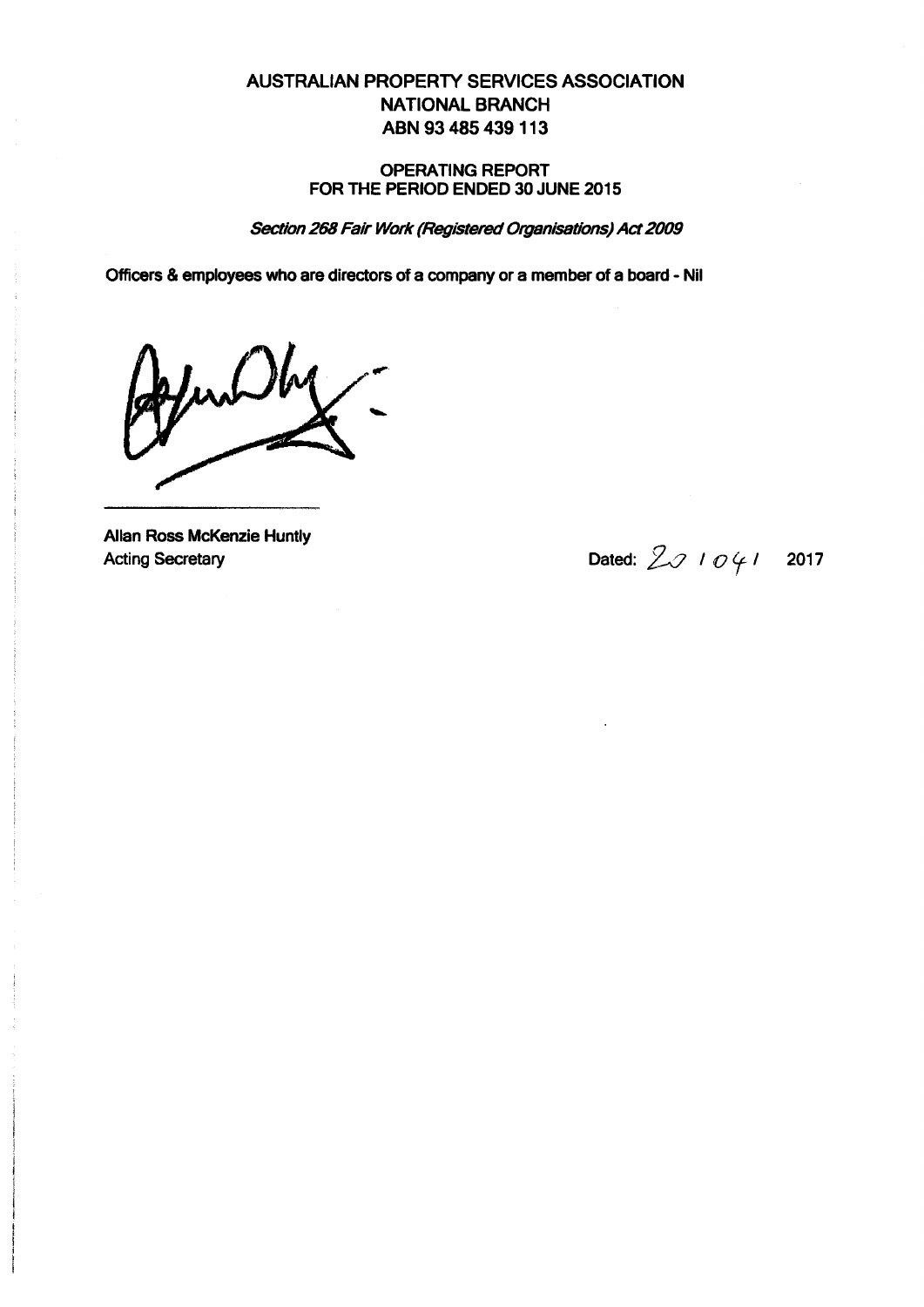#### COMMITTEE OF MANAGEMENT STATEMENT FOR THE PERIOD ENDED 30 JUNE 2015

#### Section 268 Fair Work (Registered Organisations) Act 2009

We, the undersigned, being two members of the Committee of Management of the abovenamed association, do state on behalf of the Committee and in accordance with a resolution passed by the Committee on *2/21/24*/2017, that in relation to the general purpose financial report, in its opinion:

- (a) The financial statements and notes comply with the Australian Accounting Standards.
- (b) The financial statements and notes comply with the reporting guidelines of the General Manager;
- (c) The financial statements and notes give a true and fair view of the financial performance, financial position and cash flows of the reporting unit for the financial year to which they relate;
- (d) The committee considers the organisation was solvent during the whole of the year and there are reasonable grounds to believe that the reporting unit will be able to pay its debts as and when they become due and payable; and
- (e) During the financial year to which the general purpose financial report relates and since the end of that year:
	- i. meetings of the committee of management were held in accordance with the rules of the organisation including the rules of a branch concerned; and
	- ii. the financial affairs of the reporting unit have been managed in accordance with the rules of the organisation including the rules of a branch concerned; and
	- Ill. the financial records of the reporting unit have been kept and maintained in accordance with the Fair Work (Registered Organisations) Act 2009, and
	- iv. the financial records of each reporting unit of the organisation have been kept in a consistent manner with each other reporting unit, where such exist; and
	- v. there has not been, to the knowledge of any member of the Committee, during the financial year to which the accounts relate, any instances where records of the registered organisation or other documents, or copies of those records or other documents, or copies of the rules of the registered organisation, have been requested under Section 272 of the Act or have not been furnished or made available to members of the registered organisation or the General Manager in accordance with the Act, its regulation or the rules of the registered organisation; and
	- vi. where any order for inspection of financial records has been made by the Fair Work Commission under section 273 of the Registered Organisations Act, there has been compliance
- (f) No revenue has been derived from undertaking recovery of wages activity during the reporting period.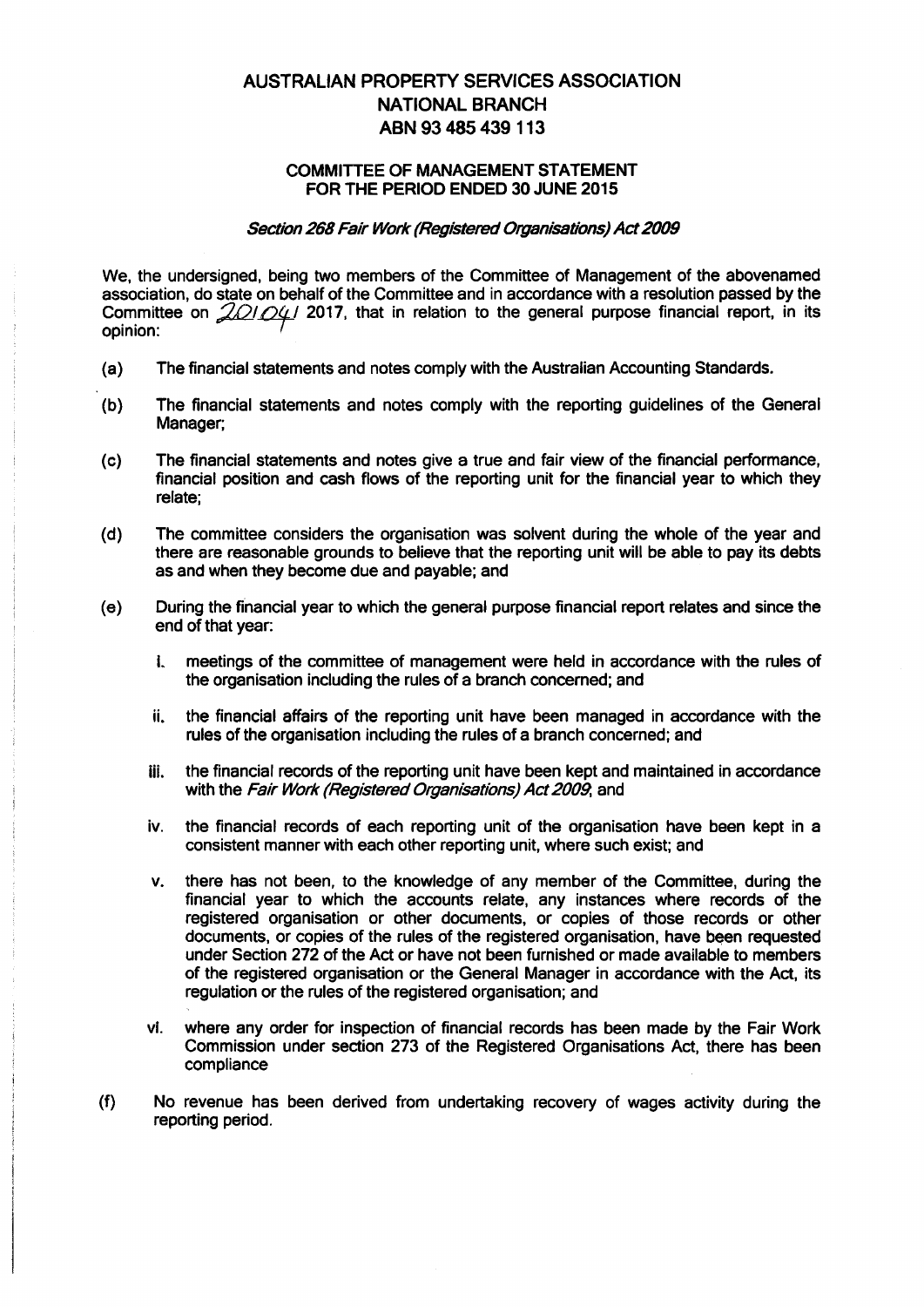#### COMMITTEE OF MANAGEMENT STATEMENT FOR THE PERIOD ENDED 30 JUNE 2015

Section 268 Fair Work (Registered Organisations) Act 2009

This Committee of Management Statement was accepted unanimously by resolution of the Committee, in meeting on the  $2dA$  day of  $4d\ell$  2017. Committee, in meeting on the  $2d/4$  day of  $1/44d/12$ -2017.

**Signature** 

Allan Ross McKenzie Huntly

Date *La* 1 04 12017

**Signature** 

Thomas Clark French

Date: 20<sup>1</sup> 04<sup>12017</sup>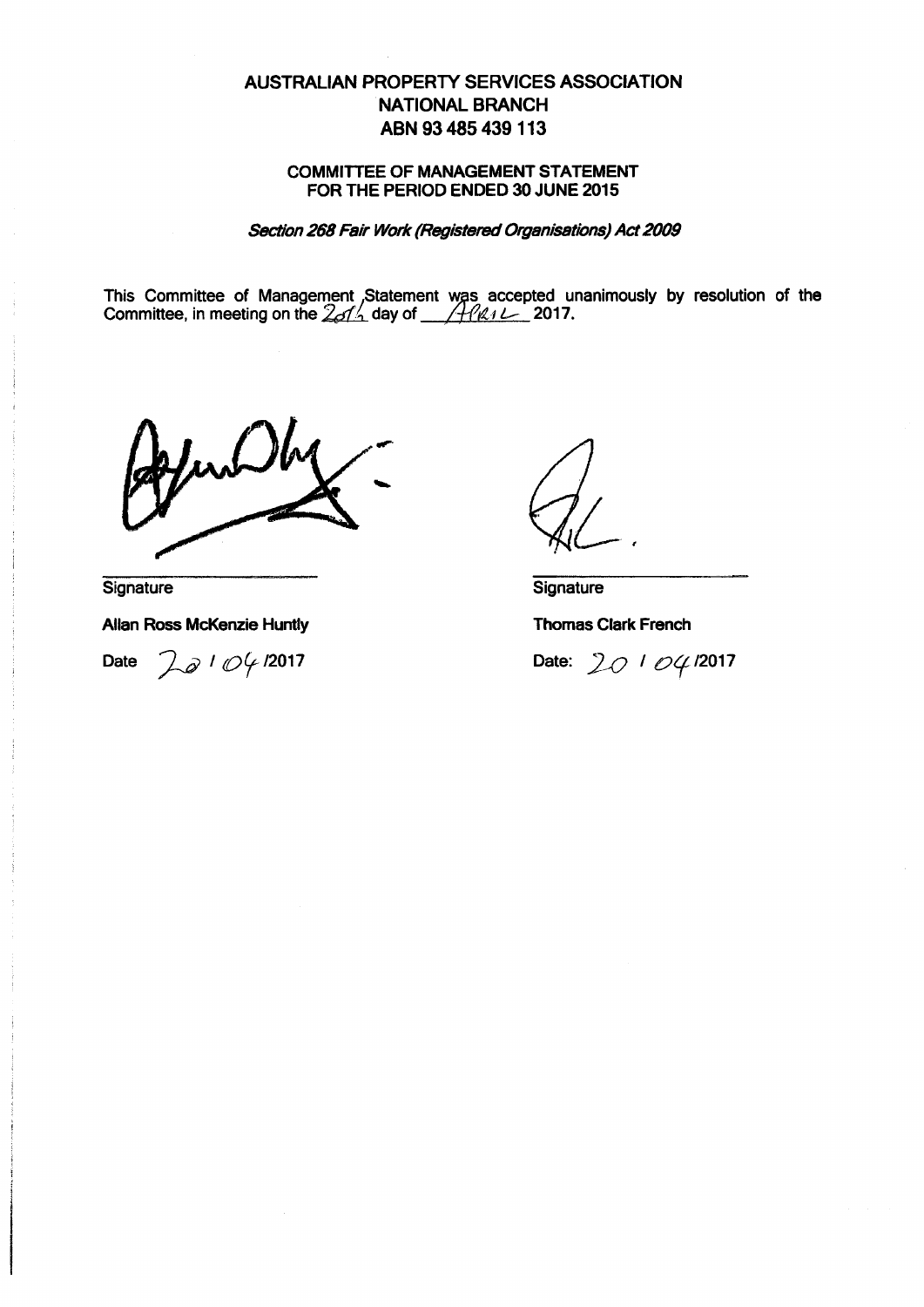# INCOME STATEMENT FOR THE PERIOD ENDED 30 JUNE 2015

|                                                             |             | 2015             | 2014 |
|-------------------------------------------------------------|-------------|------------------|------|
|                                                             | <b>Note</b> | Ŝ                | S    |
|                                                             |             |                  |      |
| <b>INCOME</b>                                               |             |                  |      |
| Memberships and registrations                               |             | 293              |      |
| <b>Capitation fees received</b>                             |             |                  |      |
| Compulsory levies raised                                    |             |                  |      |
| Donations or grants received<br>Interest                    |             |                  |      |
| <b>Rental revenue</b>                                       |             |                  |      |
| Net gains from sale of assets                               |             |                  |      |
|                                                             |             |                  |      |
| Financial support received from another<br>reporting unit:  |             |                  |      |
| <b>Receipts from Australian Property</b>                    |             |                  |      |
| <b>Services Association Queensland</b>                      |             |                  |      |
| <b>Branch</b>                                               |             | 230              |      |
| <b>TOTAL INCOME</b>                                         |             | 523              |      |
| <b>EXPENDITURE</b>                                          |             |                  |      |
| <b>Administration expenses</b>                              | 3A          | 400              |      |
| <b>Finance costs</b>                                        | 3B          | 2                |      |
| <b>Employee expenses</b>                                    |             |                  |      |
| <b>Capitation fees</b>                                      |             |                  |      |
| <b>Affiliation fees</b>                                     |             |                  |      |
| Compulsory levies imposed                                   |             |                  |      |
| Grants or donations paid                                    |             |                  |      |
| Fees or allowances paid in relation to                      |             |                  |      |
| attending a conference/meeting as a                         |             |                  |      |
| representative of the reporting unit                        |             |                  |      |
| <b>Meeting expenses</b>                                     |             |                  |      |
| Membership payroll deduction fees                           |             |                  |      |
| Legal costs                                                 |             |                  |      |
| Penalties imposed under the RO Act                          |             |                  |      |
| Depreciation and amortisation                               |             |                  |      |
| <b>TOTAL EXPENDITURE</b>                                    |             | 402              |      |
| Profit before income tax                                    |             | $\overline{121}$ |      |
| Profit for the year                                         |             | 121              |      |
| Retained earnings at the beginning of the<br>financial year |             |                  |      |
| Retained earnings at the end of the                         |             |                  |      |
| financial year                                              |             | 121              |      |
|                                                             |             |                  |      |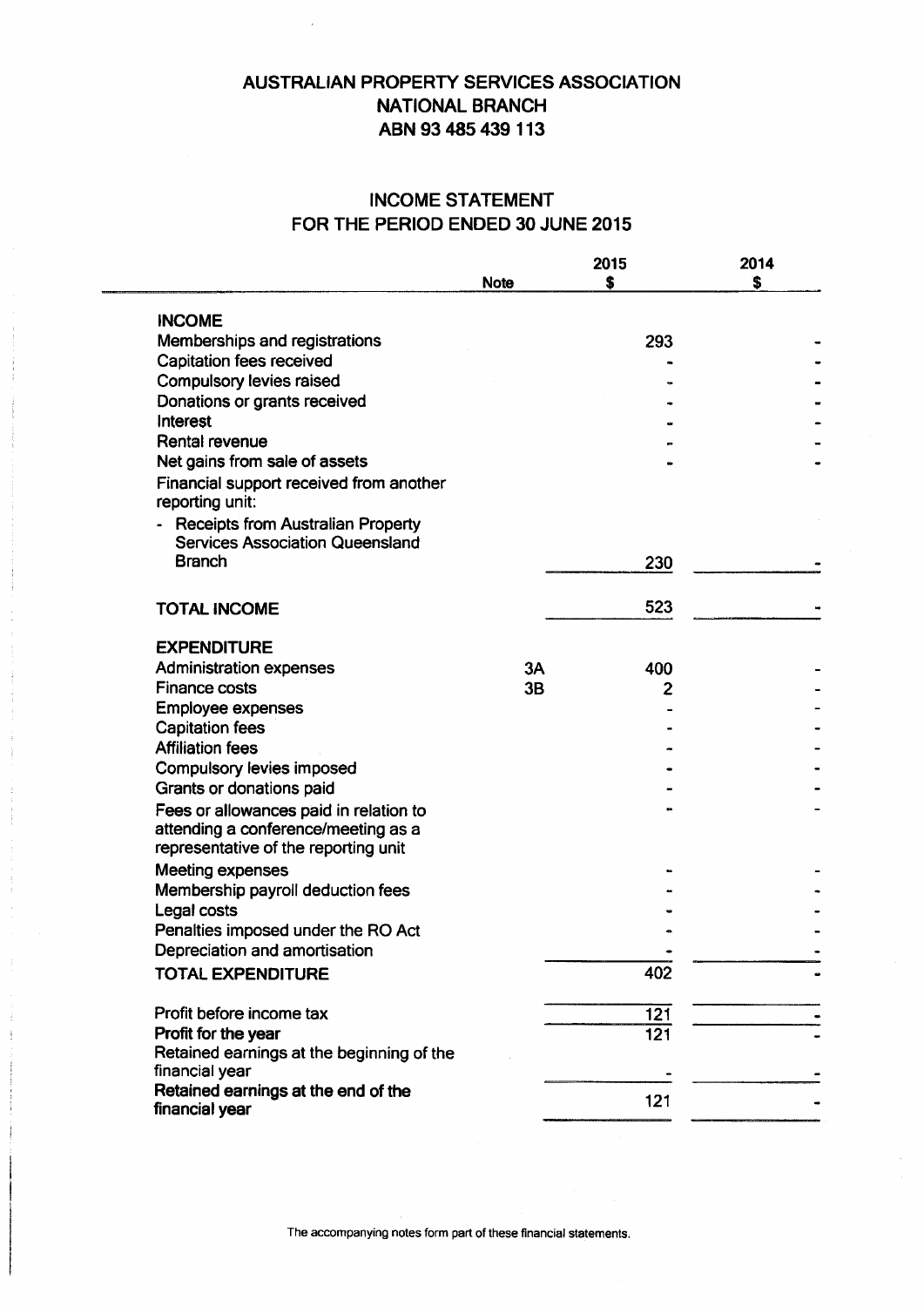# PROFIT AND LOSS STATEMENT FOR THE PERIOD ENDED 30 JUNE 2015

|                                      | 2015<br>S | 2014 |
|--------------------------------------|-----------|------|
| <b>INCOME</b>                        |           |      |
| <b>Memberships and Registrations</b> | 293       |      |
| <b>OTHER INCOME</b>                  |           |      |
| Management fees                      | 230       |      |
|                                      | 523       |      |
| <b>EXPENSES</b>                      |           |      |
| <b>Bank Charges</b>                  | 20        |      |
| <b>Interest Paid</b>                 | 2         |      |
| <b>Merchant Fees</b>                 | 380       |      |
|                                      | 402       |      |
| Profit before income tax             | 121       |      |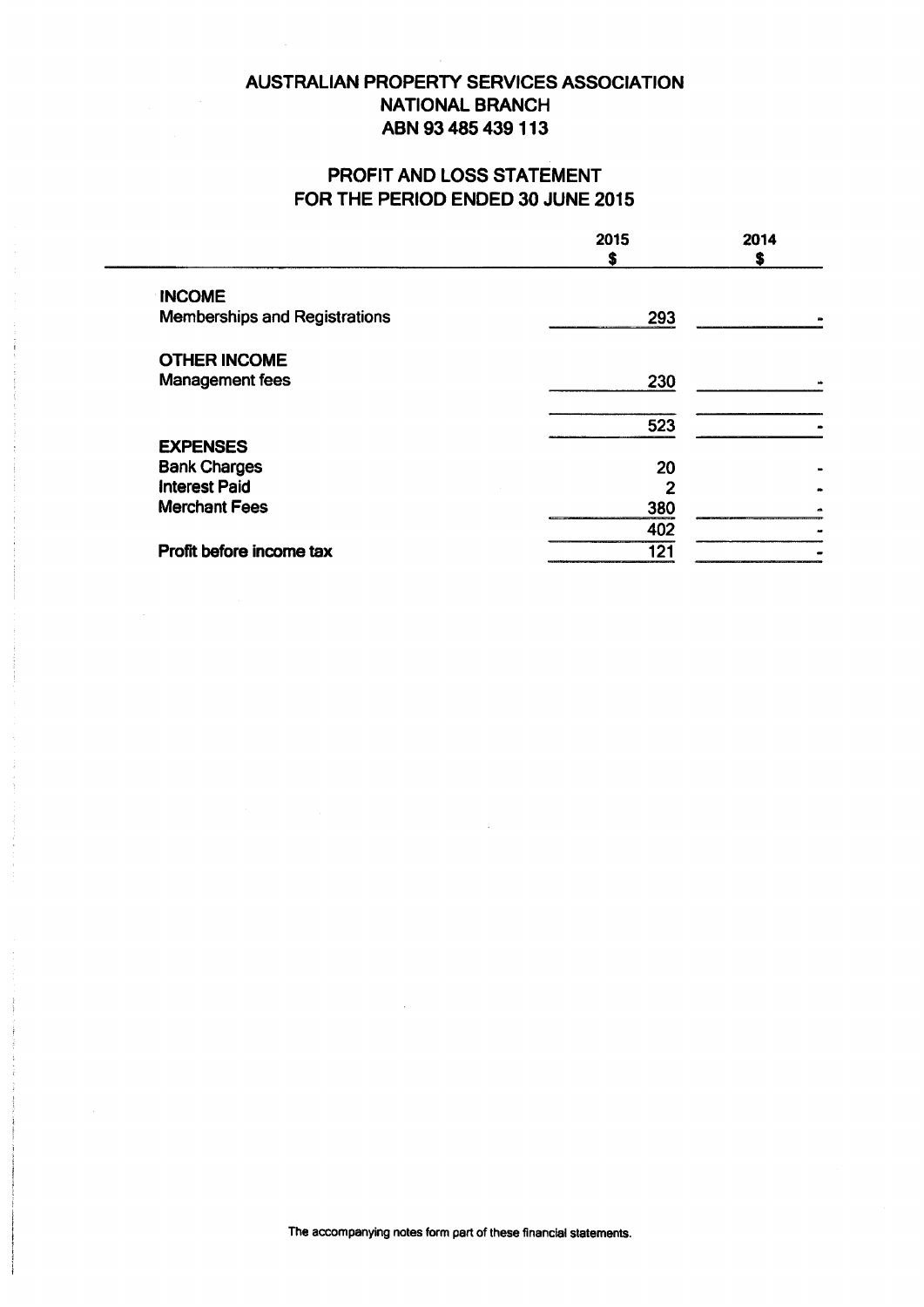# STATEMENT OF FINANCIAL POSITION AS AT 30 JUNE 2015

|                                  |             | 2015 | 2014 |
|----------------------------------|-------------|------|------|
|                                  | <b>Note</b> | S    | S    |
| <b>ASSETS</b>                    |             |      |      |
| <b>CURRENT ASSETS</b>            |             |      |      |
| Cash and cash equivalents        |             | 120  |      |
| Trade and other receivables      | 4           |      |      |
| <b>TOTAL CURRENT ASSETS</b>      |             | 121  |      |
| <b>TOTAL ASSETS</b>              |             | 121  |      |
| <b>LIABILITIES</b>               |             |      |      |
| <b>CURRENT LIABILITIES</b>       |             |      |      |
| Trade and other payables         | 5           |      |      |
| <b>TOTAL CURRENT LIABILITIES</b> |             |      |      |
| <b>TOTAL LIABILITIES</b>         |             |      |      |
| <b>NET ASSETS (LIABILITIES)</b>  |             | 121  |      |
| <b>MEMBERS' FUNDS</b>            |             |      |      |
| <b>Retained earnings</b>         | 6           | 121  |      |
| <b>TOTAL MEMBERS' FUNDS</b>      |             | 121  |      |

The accompanying notes form part of these financial statements.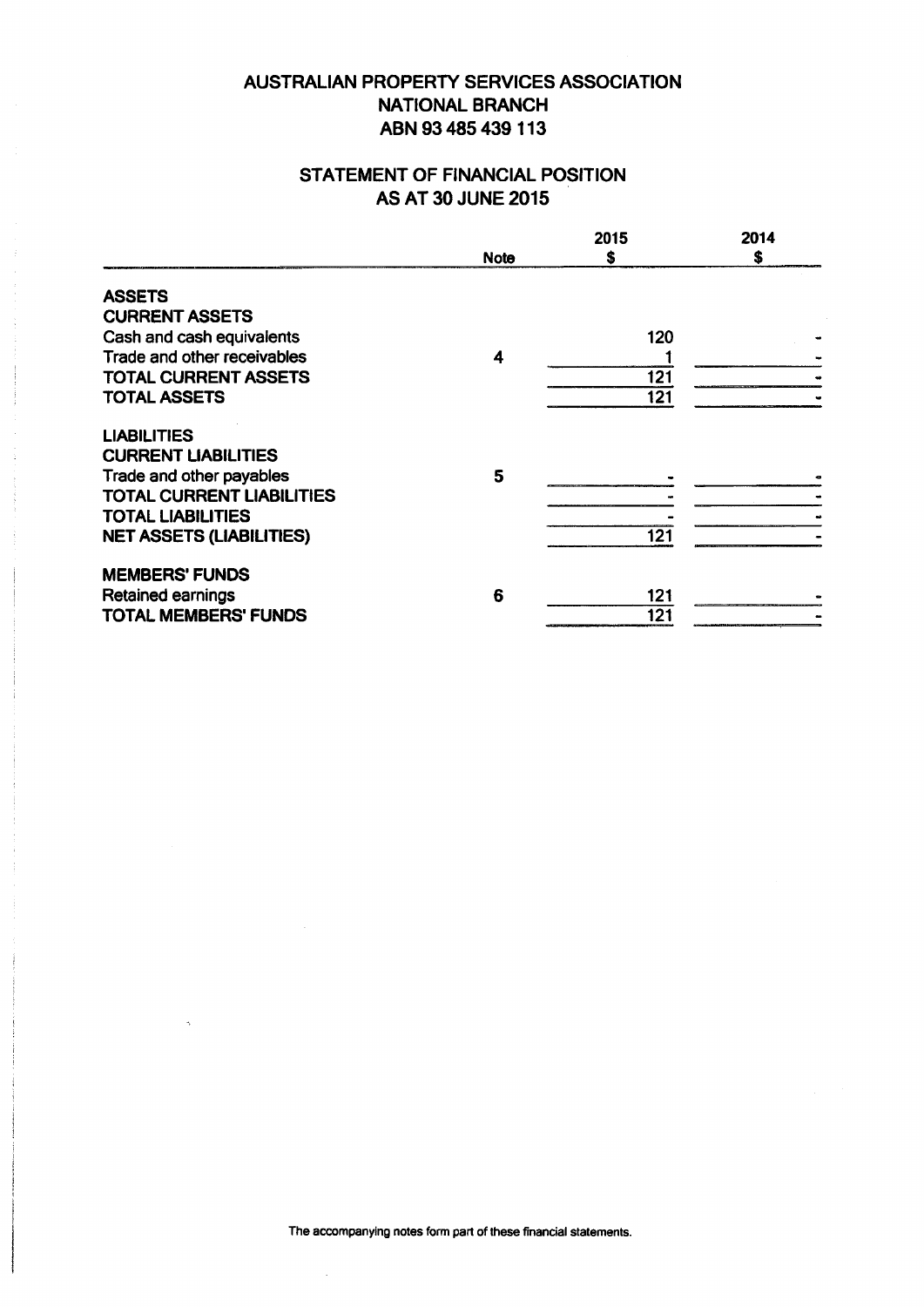# STATEMENT OF CHANGES IN EQUITY FOR THE PERIOD ENDED 30 JUNE 2015

|                                                                | <b>Note</b> | 2015 | 2014 |
|----------------------------------------------------------------|-------------|------|------|
| <b>RETAINED EARNINGS</b>                                       |             |      |      |
| Balance as at 1 July 2014<br>Accumulated earnings current year | 6           | 121  |      |
| Balance as at 30 June 2015                                     |             | 121  |      |

The accompanying notes form part of these financial statements.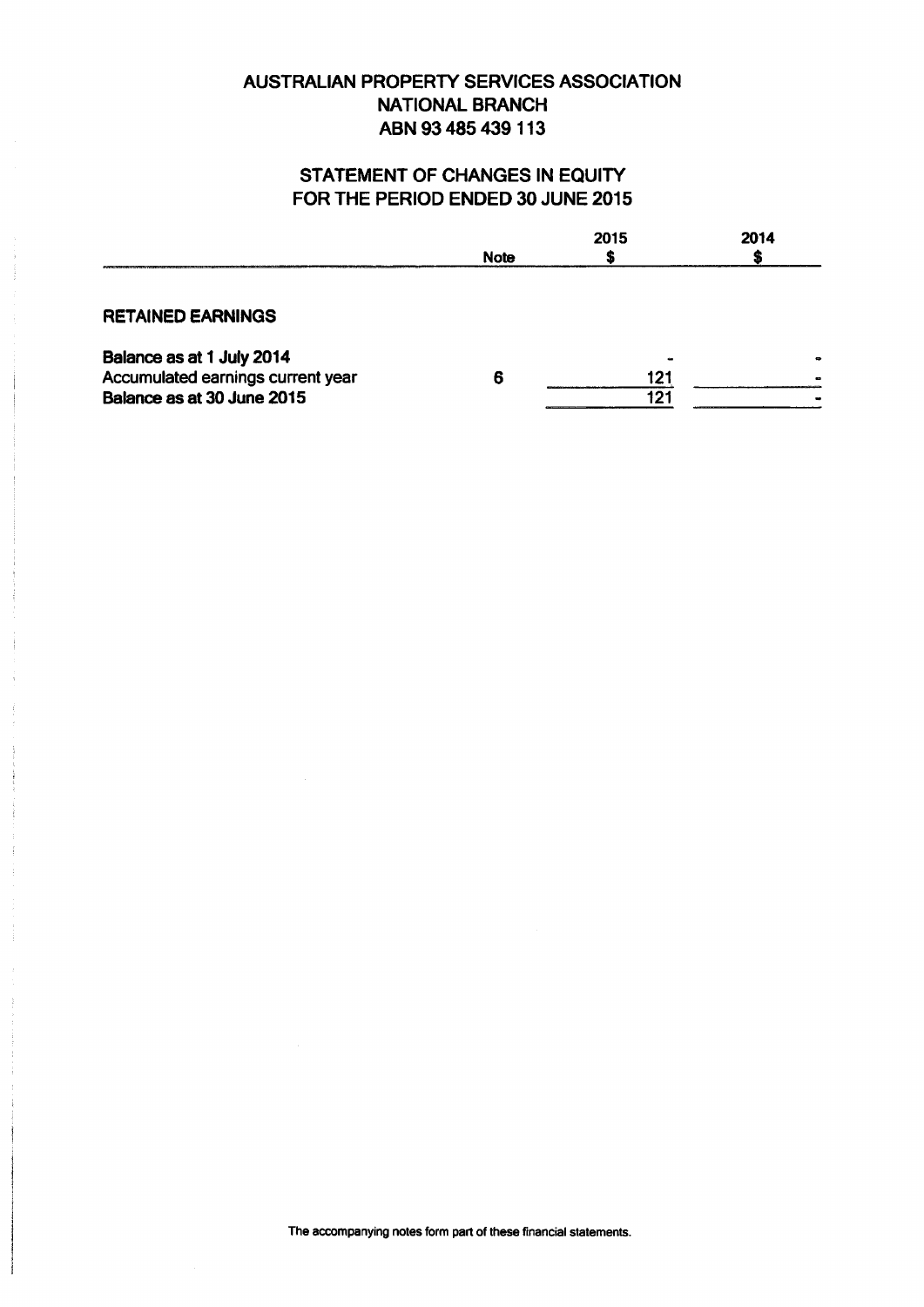# STATEMENT OF CASH FLOWS FOR THE PERIOD ENDED 30 JUNE 2015

|                                                                                                   | 2015         | 2014 |
|---------------------------------------------------------------------------------------------------|--------------|------|
| <b>CASH FLOWS FROM OPERATING ACTIVITIES</b><br>Receipts from members                              | 293          |      |
| <b>Receipts from Australian Property Services</b><br><b>Association Queensland Branch</b>         | 230          |      |
| Payments to suppliers and employees<br>Net cash provided by operating activities                  | (403)<br>120 |      |
| Net increase in cash held<br>Cash at beginning of financial year<br>Cash at end of financial year | 120<br>120   |      |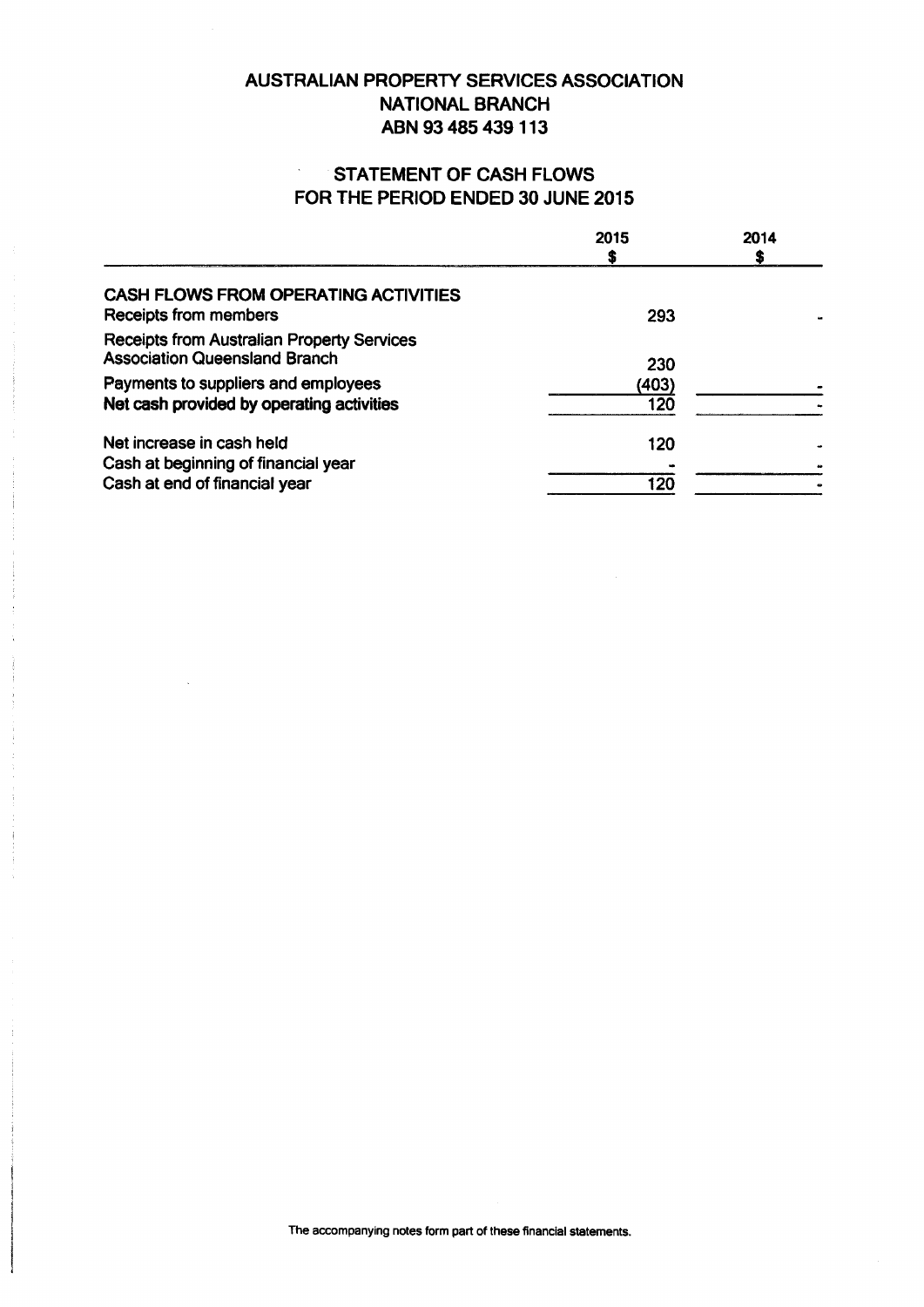### NOTES TO THE FINANCIAL STATEMENTS FOR THE PERIOD ENDED 30 JUNE 2015

The financial statements cover Australian Property Services Association National Branch as a registered organisation with The Fair Work Commission. The affairs of the organisation are governed by the Federal Council, which is made up of delegates from each branch.

The functional and presentation currency of Australian Property Services Association National Branch is Australian dollars.

Comparatives are consistent with prior years, unless otherwise stated.

#### 1 Basis of Preparation

In the opinion of the Committee of Management, the Association is not a reporting entity since there are unlikely to exist users of the financial report who are not able to command the preparation of reports tailored so as to satisfy specifically all of their information needs. These have been prepared as general purpose financial statements to meet the reporting requirements of the Act. For the purpose of preparing these general purpose financial statements, the Australian Property Services Association Queensland Branch is a non profit making entity.

The financial statements have been prepared in accordance with the recognition and measurement requirements of the Australian Accounting Standards and Accounting Interpretations, and the disclosure requirements of AASB 101 Presentation of Financial Statements, AASB 107 Statement of Cash Flows, AASB 108 Accounting Policies, Changes in Accounting Estimates and Errors and AASB 1054 Australian Additional Disclosures. The AASB standards apply for the reporting period and the Fair Work (Registered Organisation) Act 2009.

Significant accounting policies adopted in the preparation of these financial statements are presented below and are consistent with prior reporting periods unless otherwise stated.

The financial statements have been prepared on an accruals basis and are based on historical costs modified, where applicable, by the measurement at fair value of selected non current assets, financial assets and financial liabilities.

#### 2 Summary of Significant Accounting Policies

#### Cash and Cash Equivalents

Cash and cash equivalents comprises cash on hand, demand deposits and short term investments which are readily convertible to known amounts of cash and which are subject to an insignificant risk of change in value.

#### Revenue and Other Income

Revenue is recognised when the amount of the revenue can be measured reliably, it is probable that economic benefits associated with the transaction will flow to the association and specific criteria relating to the type of revenue as noted below, has been satisfied.

Revenue is measured at the fair value of the consideration received or receivable and is presented net of returns, discounts and rebates.

Revenue from subscriptions is accounted for on an accrual basis and is recorded as revenue in the year to which it relates.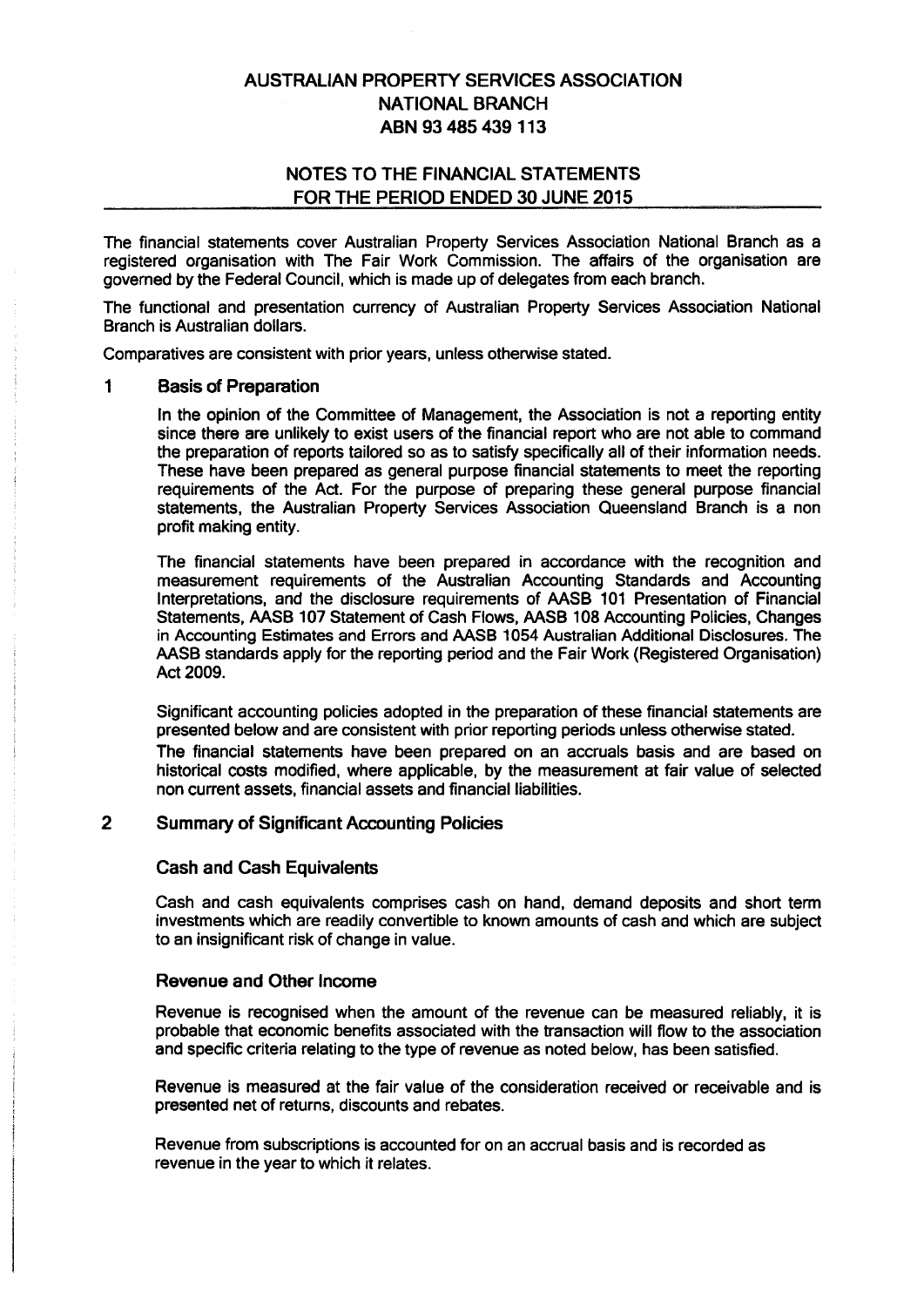### NOTES TO THE FINANCIAL STATEMENTS FOR THE PERIOD ENDED 30 JUNE 2015

#### Rendering of services

Revenue in relation to rendering of services is recognised depending on whether the outcome of the services can be estimated reliably. If the outcome can be estimated reliably then the stage of completion of the services is used to determine the appropriate level of revenue to be recognised in the period. If the outcome cannot be reliably estimated then revenue is recognised to the extent of expenses recognised that are recoverable. If the outcome cannot be reliably estimated then revenue is recognised to the extent of expenses recognised that are recoverable.

Interest revenue is recognised on an accrual basis using the effective interest method.

#### **Taxation**

Australian Property Services Association National Branch is exempt from income tax under section 50.1 of the Income Tax Assessment Act 1997 however still obligation for Fringe Benefits Tax (FBT) has. The Association has not been registered for Goods and Services Tax (GST).

Revenues, expenses and assets are recognised at amount inclusive of GST.

Cash flows are included in the cash flow statement on a gross basis.

#### Going Concern

Australian Property Services Association National Branch is reliant on the agreed financial support of Australian Property Services Association Federal Branch to continue on a going concern basis. This agreed financial support is to continue until the Branch becomes selfsupporting. This is an interest free agreement with repayments on availability of cash.

The Australian Property Services Association National Branch has not agreed to provide any financial support to another reporting unit to ensure it has the ability to continue as a going concern.

#### Significant accounting judgements and estimates

The Committee make estimates and judgements during the preparation of these financial statements regarding assumptions about current and future events affecting transactions and balances.

There are no accounting assumptions or estimates identified that have a significant risk of causing a material adjustment to the carrying amounts of assets and liabilities within the next reporting period.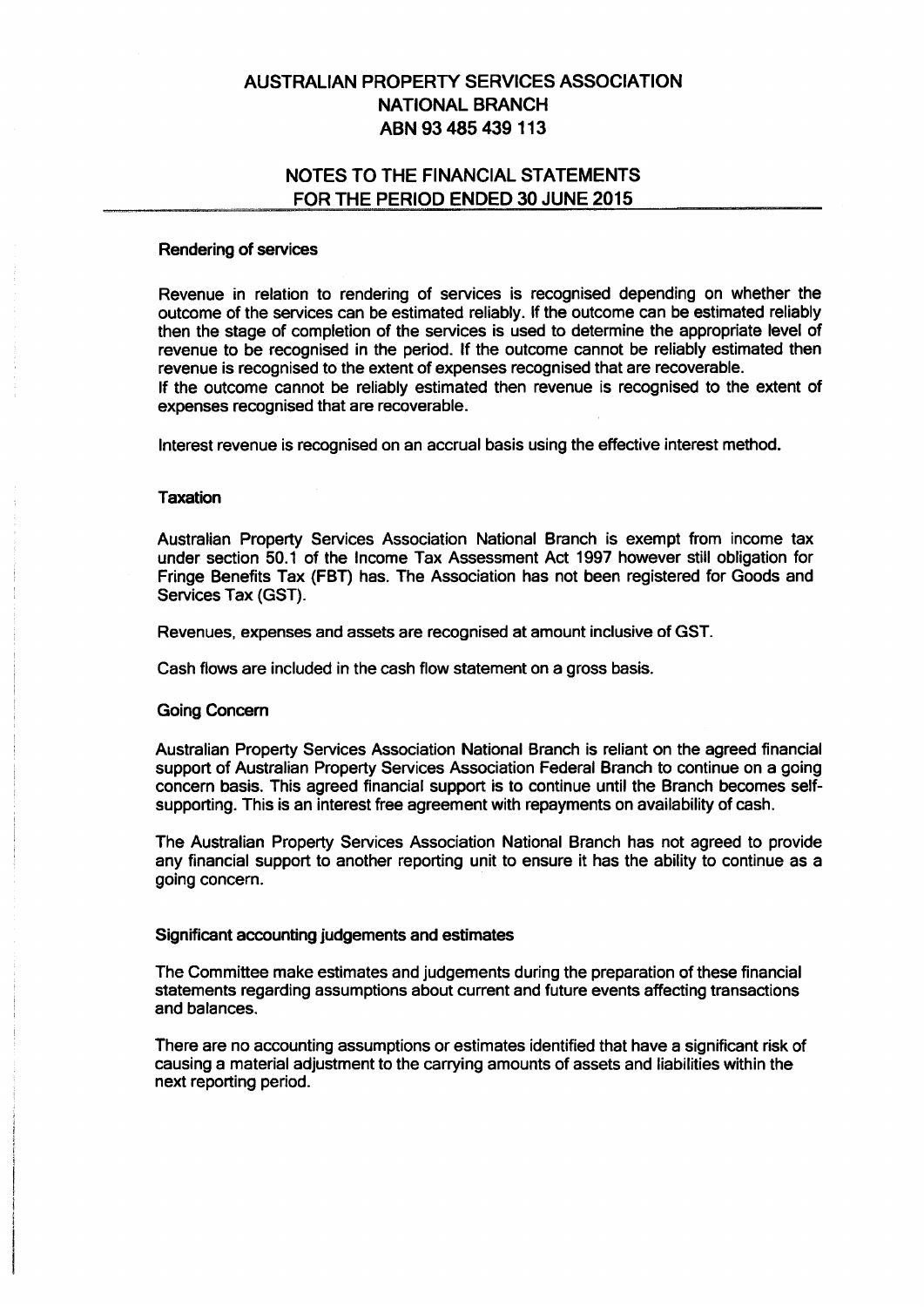### NOTES TO THE FINANCIAL STATEMENTS FOR THE PERIOD ENDED 30 JUNE 2015

#### New Australian Accounting Standards

#### Adoption of New Australian Accounting Standard requirements

The AASB has issued new and amended Accounting Standards and Interpretations that have mandatory application dates for future reporting periods. The committee members have decided against early adoption of these Standards, but does not expect the adoption of these standards to have any impact on the reported position or performance of the Association. The following table summarises those future requirements, and their impact on the Association where the standard is relevant:

| <b>Standard Name</b>                                                   | <b>Effective</b><br>date for<br>entity | <b>Requirements</b>                                                                                                                                                                                                                                                                                                                                                                                     | Impact                             |
|------------------------------------------------------------------------|----------------------------------------|---------------------------------------------------------------------------------------------------------------------------------------------------------------------------------------------------------------------------------------------------------------------------------------------------------------------------------------------------------------------------------------------------------|------------------------------------|
| AASB 2016-2 Disclosure<br>Initiative - Amendment to<br><b>AASB 107</b> | 1 Januarv<br>2017                      | This standard amends AASB 107<br><b>Statement of Cash Flows to require</b><br>entities preparing financial statements in<br>accordance with Tier 1 reporting<br>requirements to provide disclosures that<br>enable users of financial statements to<br>evaluate changes in liabilities arising<br>from financing activities, including both<br>changes arising from cash flows and<br>non-cash changes. | Impact not known at this<br>stage. |

#### Events after the reporting period

There were no events that occurred after 30 June 2015, or prior to the signing of the financial statements, that would affect the ongoing structure and financial activities of Australian Property Services Association National Branch.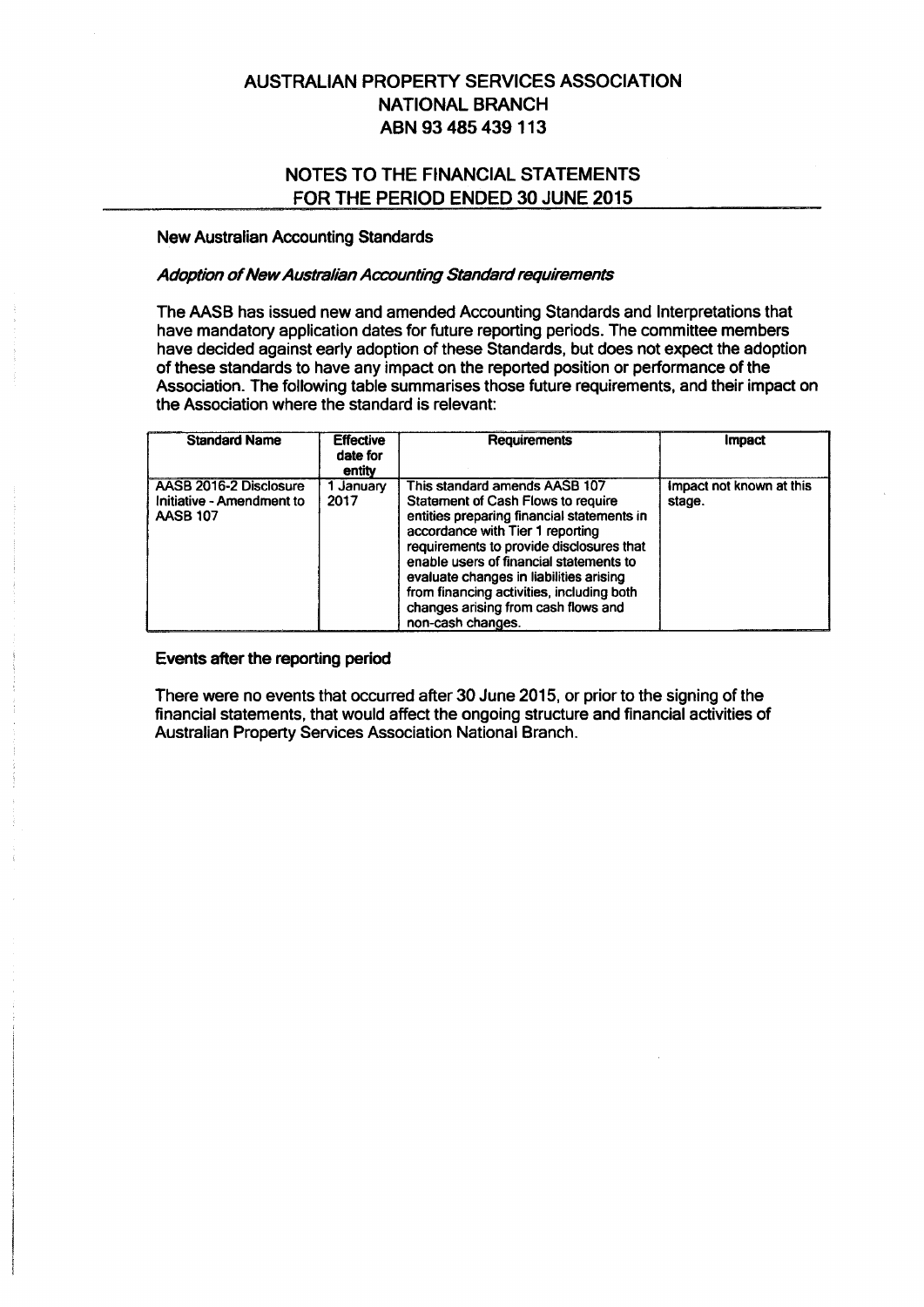### NOTES TO THE FINANCIAL STATEMENTS FOR THE PERIOD ENDED 30 JUNE 2015

|    | <b>FUR THE PERIOD ENDED 30 JUNE 2013</b><br>2015                                                                                                                            |     | 2014 |  |
|----|-----------------------------------------------------------------------------------------------------------------------------------------------------------------------------|-----|------|--|
|    |                                                                                                                                                                             | 5   | S.   |  |
| 3  | <b>Expenses</b>                                                                                                                                                             |     |      |  |
| 3A | <b>Administration expenses</b>                                                                                                                                              |     |      |  |
|    | <b>Bank charges</b>                                                                                                                                                         | 20  |      |  |
|    | <b>Merchant fees</b>                                                                                                                                                        | 380 |      |  |
|    |                                                                                                                                                                             | 400 |      |  |
| 3B | <b>Finance costs</b>                                                                                                                                                        |     |      |  |
|    | Interest paid                                                                                                                                                               | 2   |      |  |
| 4  | <b>Trade and Other Receivables</b>                                                                                                                                          |     |      |  |
|    | <b>Current</b>                                                                                                                                                              |     |      |  |
|    | <b>GST Refundable</b><br>Receivable from another reporting unit                                                                                                             |     |      |  |
|    |                                                                                                                                                                             |     |      |  |
| 5  | <b>Trade and Other Payables</b>                                                                                                                                             |     |      |  |
|    | <b>Current</b>                                                                                                                                                              |     |      |  |
|    | Payable to another reporting unit                                                                                                                                           |     |      |  |
|    | Consideration to employers for payroll deductions                                                                                                                           |     |      |  |
|    | Legal costs                                                                                                                                                                 |     |      |  |
|    |                                                                                                                                                                             |     |      |  |
| 6  | <b>Retained Earnings</b>                                                                                                                                                    |     |      |  |
|    | Net profit attributable to the association                                                                                                                                  | 121 |      |  |
|    | Retained earnings at the end of the financial year                                                                                                                          | 121 |      |  |
| 7  | <b>Financial Affairs Administered by Another Entity</b>                                                                                                                     |     |      |  |
|    | With reference to note 3A, administrative fees was paid to Australian Property Services<br>Association Queensland Branch for administration work during the financial year. |     |      |  |
| 8  | <b>Audit Fees</b>                                                                                                                                                           |     |      |  |
|    | The Association has not paid any audit fees during the year.                                                                                                                |     |      |  |
| 9  | Key Management Personnel Remuneration for the Reporting Period                                                                                                              |     |      |  |
|    | There were no remuneration to the key management personnel for the reporting period.                                                                                        |     |      |  |